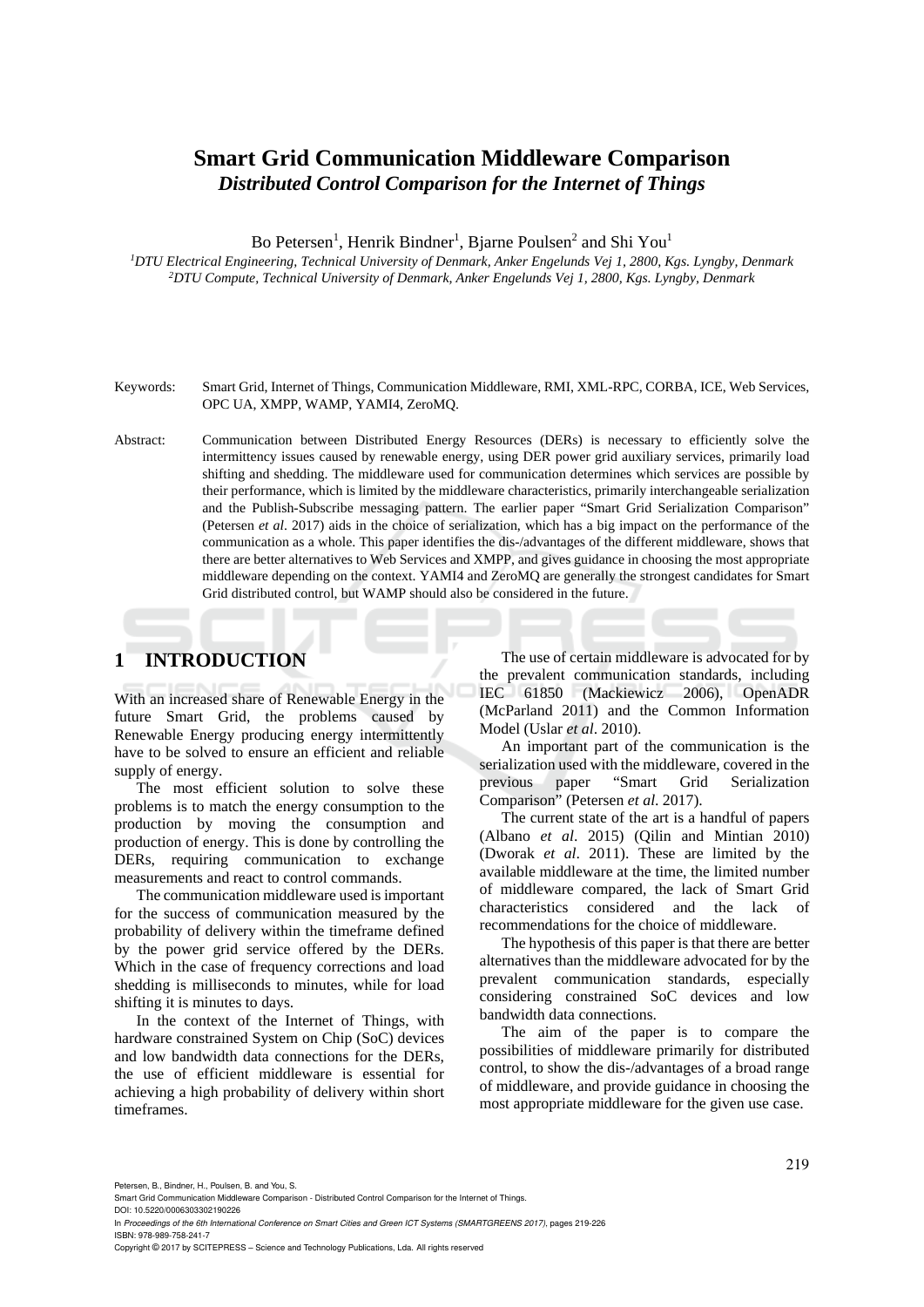## **2 METHODS**

The comparison is done in Java, as most middleware is available for Java.

## **2.1 Middleware Choices**

Choosing the best composition of communication middleware for the comparison is important to give the best guidance in choosing the right middleware and to show that there are better alternatives to the middleware advocated for by the prevalent communication standards.

Web Services (W3C 2016) and XMPP (XSF 2016) are included because of these communication standards. Jetty (Eclipse 2016) Web Services are used, because Jetty is one of the most prominent embedded Java web servers, and an embedded web server is a requirement for distributed systems.

Vysper (Apache Mina 2016) and Smack (Realtime Ignite 2016) have been used for XMPP as Vysper is the only embedded Java XMPP server, and Smack is one of the most widely used Java XMPP clients.

OPC UA is included primarily because of its heavy use in industrial automation and because of a number of scientific articles (Lehnhoff *et al*. 2011) (Srinivasan *et al*. 2013) proposing its use with IEC 61850. Prosys OPC UA (Prosys 2016) is used because it is one of the few mature Java OPC UA SDK's.

Oracle RMI (Oracle 2016), Apache XML-RPC (Apache 2016) and Oracle CORBA (OMG 2016) are included because of their heavy use in distributed systems, along with ZeroC ICE (ZeroC 2016) which is a mature modern middleware with promising performance.

As oppose to the previously mentioned middleware, which are well-established mature technologies and have been in use for years, a number of new modern middleware have been included.

ZeroMQ (iMatix 2016) have been included to show the capabilities of message queue middleware while avoiding the use of a broker (used by most other message queue middleware), which is ill-suited for distributed systems. JeroMQ (JeroMQ 2016) was chosen because it is the only native Java implementation of ZeroMQ and still has excellent performance.

WAMP (Tavendo 2016) is included to show the capabilities of using Web Sockets. WAMP is used for Web Sockets because it adds an API layer for Request-Reply and Publish-Subscribe, as oppose to using raw binary Web Sockets. Jawampa

(Matthias247 2016) is used because it is the only native Java implementation.

Inspirel YAMI4 (Inspirel 2016) is included because it is a really interesting project that is built specifically for cyber-physical systems with a strong performance, message prioritization, and restricted memory consumption specifically designed for constrained SoC devices.

### **2.2 Performance Comparison**

For the quantitative performance comparison for Smart Grids, three messaging patterns (Request-Reply, Push-Pull, and Publish-Subscribe) are used.

Request-Reply (figure 1) is used with older middleware to poll for measurement data, without knowing when new measurements are available.



Figure 1: Request-Reply messaging pattern.

Push-Pull (figure 2) is used to send control commands to a device, preferably asynchronously, with only an acknowledgment of receipt returned.



Figure 2: Push-Pull messaging pattern.

Publish-Subscribe (figure 3) is used to subscribe to measurement data, with the data returned when new data is available, which makes this pattern much more efficient than Request-Reply.



Figure 3: Publish-Subscribe messaging pattern.

For middleware supporting Publish-Subscribe, a combination of Publish-Subscribe and Push-Pull should be used for measurement data retrieval and delivery of control command, while for the other middleware a combination of Request-Reply, and Push-Pull, must be used instead.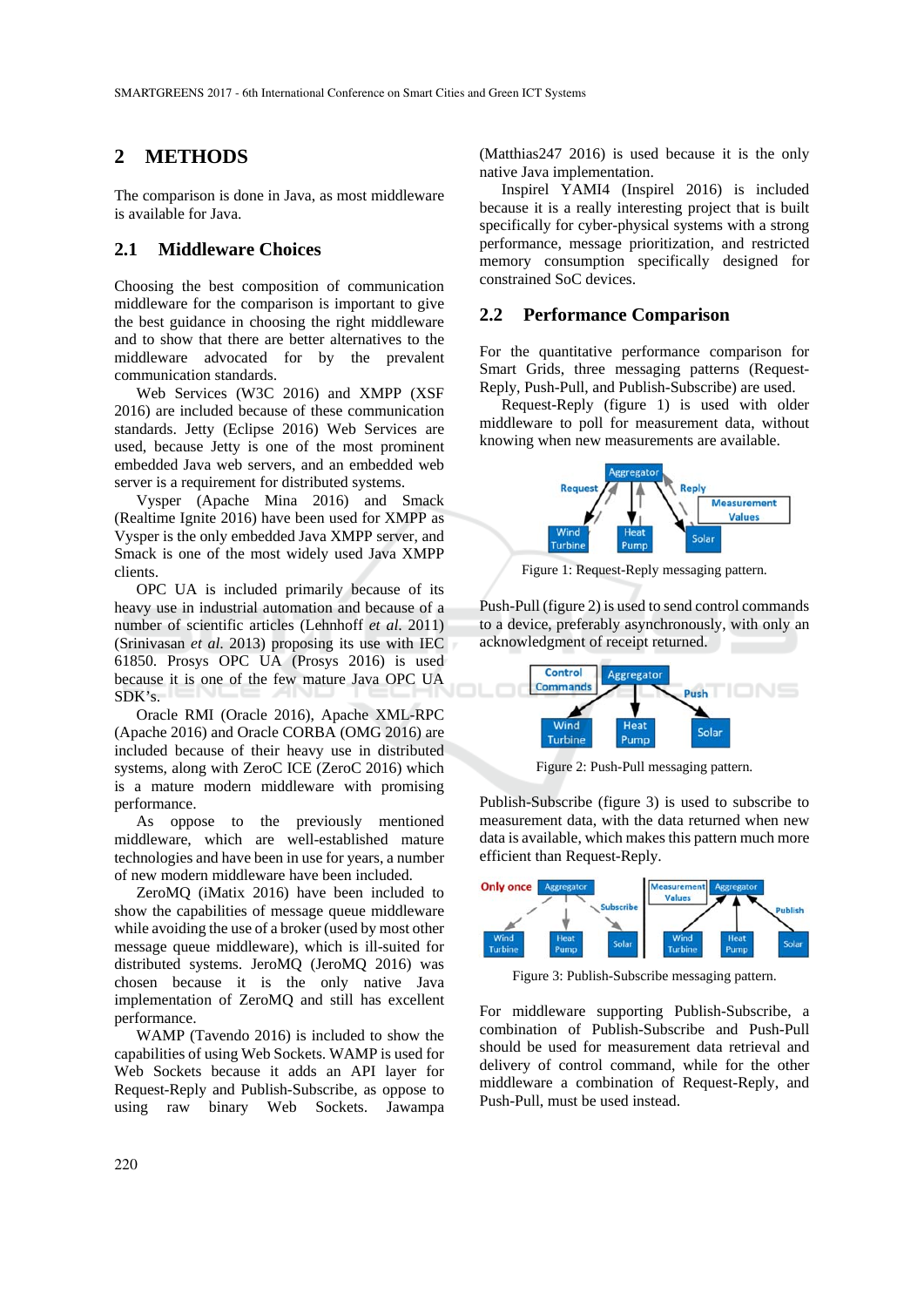Three different message sizes (1 kB, 10 kB, and 20 kB) are used for the comparison. They are chosen to cover the range of message sizes generated by serialization of IEC 61850 data model classes from the previous paper "Smart Grid Serialization Comparison" (Petersen *et al*. 2017), which generate output in the range between 2 and 12 KB.

Both string and binary message types are used, because serialization creates either string or binary output, with some middleware handling binary messages more efficiently and some only supporting string messages.

The performance measurements primarily consist of the average number of messages that can get from one device to another during a unit of time (throughput) and the average time it takes to get a message from one device to another (latency).

While measuring the throughput and latency, the package loss is measured in the form of the percentage of messages not received, and the memory is measured by the consumption during the whole test run for a given middleware.

To summarize, performance is measured for each middleware for the following:

- Throughput by size  $(1 \text{ kB}, 10 \text{ kB}, 20 \text{ kB})$ , message type (string, binary), and messaging pattern (Request-Reply, Push-Pull, Publish-Subscribe).
- Latency by size  $(1 \text{ kB}, 10 \text{ kB}, 20 \text{ kB})$ , message type (string, binary), and messaging pattern (Request-Reply, Push-Pull, Publish-Subscribe).
- Package loss by messaging pattern (Request-Reply, Push-Pull, Publish-Subscribe)
- **Memory use by server and client.**

The test was performed with two Raspberry Pi 3's (model B), with one running the server, as a DER, supplying measurement values, receiving control commands, and the other running the client, as an aggregator, getting measurement values, sending control commands.

The devices are connected by a 1 Gbit Ethernet, with 100 Mbit network interfaces, which ensures that the only limiting factor for throughput is the devices.

Because of the limitation of the 100 Mbit bandwidth, the theoretical maximum bandwidth utilization allows for 12500 messages of 1 kB/s, which is 12.5 MB/s.

The data loss is measured by the percentage of the total amount of messages not delivered for the 6 tests (String 1 kB, String 10 kB, String 20 kB, Binary 1 kB, Binary 10 kB and Binary 20 kB) for each messaging pattern (Request-Reply, Push-Pull, and Publish-Subscribe).

The memory consumption is measured for each middleware, by taking the memory used after setting up the tests, but before initializing the middleware and running the tests, and comparing it to the memory consumption after all tests.

### **2.3 Characteristics Comparison**

The qualitative characteristics comparison compares the capabilities of the middleware and development related characteristics that should be considered along with the performance of the middleware.

One thing that is particularly important for certain Smart Grid use cases is message prioritization to ensure that control commands can get through even with a high amount of traffic.

The messaging patterns supported by the middleware are very important for use cases with high network utilization and a requirement for fast control command delivery.

Interchangeable serialization is important because middleware that supports it generally has a higher throughput and lower latency because serialization that is more efficient can be used.

Middleware that can run on SoC devices and scale to a high degree of traffic, because of their limited consumption of memory, is essential for distributed control systems, which use constrained SoC devices.

For the development related characteristics, the available resources in the form of documentation, the development effort needed, the size of the community (mailing lists,  $Q \& A$ 's, tutorials, etc.) and the license are important to consider.

To sum up, the following characteristics are compared:

- Message prioritization
- Messaging patterns
- Interchangeable serialization
- SoC scalability
- Resource quality
- Development effort
- Community size
- **License**

## **3 RESULTS**

When interpreting the results, and deciding on the middleware to use it is important to first consider the characteristics of the middleware and then the performance needed for the given context.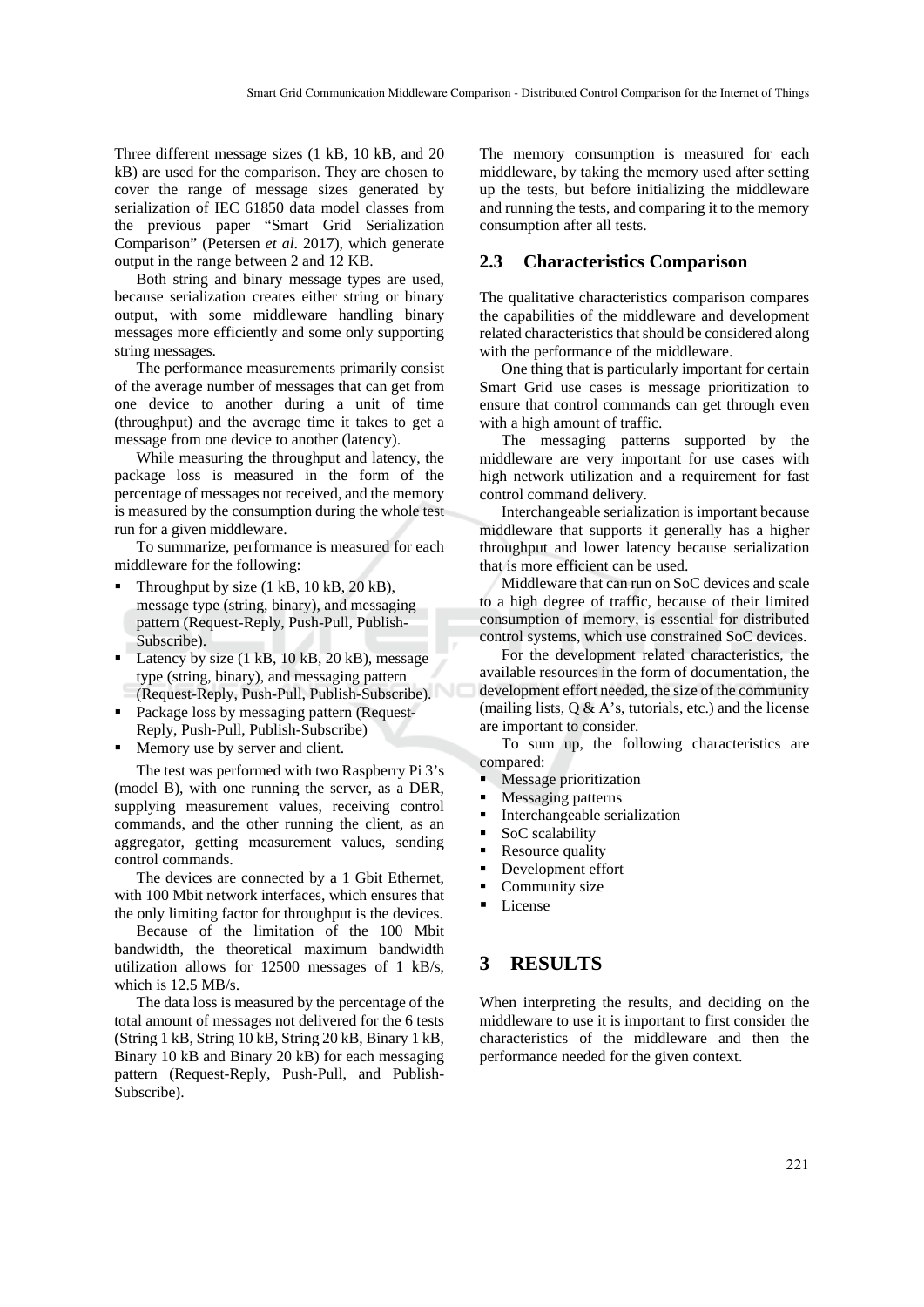### **3.1 Performance Comparison**

The average measured throughput seen in figure 4-9, shows that binary data is more efficient for middleware that supports it and that Publish-Subscribe is much more efficient than Request-Reply.

Figure 10-15 shows the average latency, which is in addition to serialization, except for XML-RPC, XMPP, and WAMP that already serializes the messages.

One of the most interesting performance results is that the bandwidth utilization is quite stable between 10 kB and 20 kB message sizes for all messaging patterns and message types, which can be seen by comparing the throughput in MB/s between figure 5 & 6.

It should be noted that for OPC UA and XMPP the test could only be run with 100 iterations because of the memory consumption, which caused them to crash with 1000 iterations.

The performance of ICE, YAMI4 and ZeroMQ is especially impressive and for large messages, they all reach the limits of the network bandwidth at around 12 MB/s with overhead.

It should also be noted that Request-Reply has to transmit messages from the client to the server and then back, which doubles the average latency for the network, and reduces the theoretically possible throughput compared to the other messaging patterns.

The performance also shows how the middleware that does not support interchangeable serialization



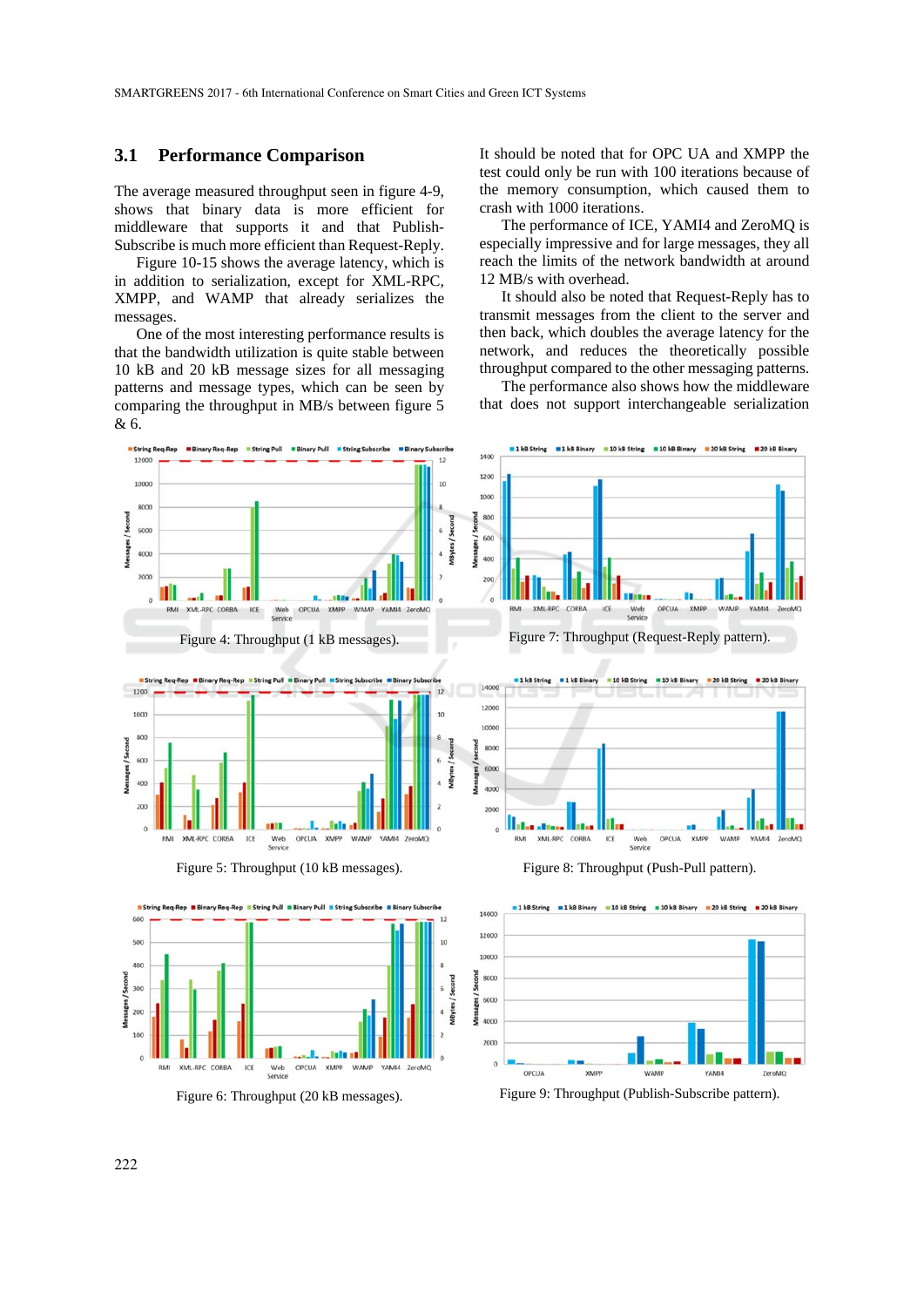(XML-RPC, XMPP, and WAMP) pays the price for serializing the already serialized data.



The data loss can be seen in figure 16. Most middleware delivered all messages during the performance test. The test also shows that there is no data loss for Request-Reply and Publish-Subscribe, only for Push-Pull, and only for XML-RPC, CORBA and Web services, which would not be the case without a stable high-bandwidth data connection.

The memory consumption of the middleware is shown in figure 17, which is important to run the middleware on hardware constrained SoC devices.

Most middleware use less than 20 MB for the server and client, with 3 of them using less than 2 MB, which is quite impressive. XMPP uses much more memory than the other middleware, which is especially problematic seeing as it could only be tested with 100 iterations because of its memory consumption, which is also the case for OPC UA. On the other hand, RMI, CORBA, and YAMI4 use almost no memory, which makes them particularly well suited for running on SoC devices.

10 kB string = 10 kB binary = 20 kB string = 20 kB binary









Figure 12: Latency (20 kB messages). Figure 15: Latency (Publish-Subscribe pattern).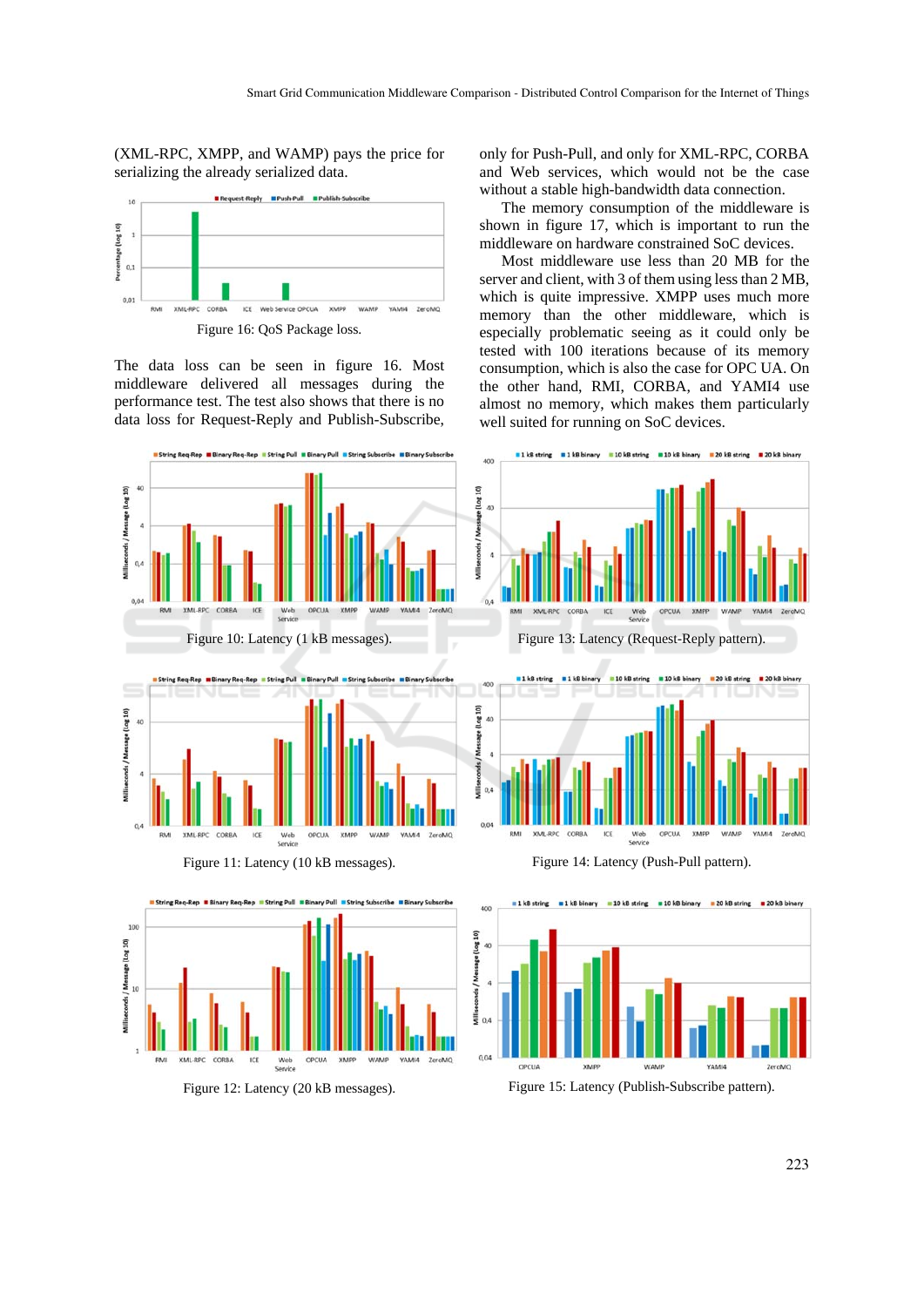

#### **3.2 Characteristics Comparison**

The comparison of middleware characteristics (table 1) shows what the middleware are capable of natively.

Only YAMI4 natively support prioritization of messages, which makes it especially suited for use cases with a large bandwidth utilization for measurement data exchange, and a requirement for fast control command delivery.

Publish-Subscribe is only supported by half the middleware, while all middleware, except RMI, support Push-Pull asynchronously, both of which are required to make efficient communication possible and all support Request-Reply.

Interchangeable serialization is supported by all middleware except XML-RPC and XMPP (which only support XML), and WAMP (which only support JSON and MessagePack).

Determining whether a middleware is scalable on SoC devices, is quite subjective and for the test, SoC scalability is based on whether they can do 1000 iterations on a Raspberry Pi 3, which OPC UA and XMPP cannot.

The quality of the available resources (manual, tutorials, examples), the required development effort (based on implementation effort for the comparison),

and the size of the community (based on StackOverflow.com and Google search) are quite subjective and should be judges based on the given use case.

The license of the middleware can be decisive in the choice of middleware. Luckily, the only middleware that is closed source and only available with a paid license is OPC UA, while the only middleware that requires a paid license for commercial use are ICE and YAMI4.

## **4 DISCUSSION**

When choosing the middleware, the first thing to consider is the middleware characteristics, which should be used to limit the number of middleware candidates, and the performance comparison should then be used to find the best candidates for the use case.

### **4.1 Characteristics Comparison**

The license is especially important for commercial products, and the SoC scalability is essential for using the middleware on SoC devices.

The development characteristics (resource quality, development effort, and community size) is especially important for small projects, but also for bigger projects, because of maintainability.

Interchangeable serialization is very important to achieve the highest throughput and lowest latency, but require the serialization to be chosen carefully.

The Publish-Subscribe messaging pattern is necessary for a high degree of measurement data exchange, and for use cases where the DER getting

|                        | <b>Message</b><br><b>Prioritization</b> | <b>Messaging</b><br><b>Patterns</b> | Interchangeable<br><b>Serialization</b> | SoC<br><b>Scalability</b> | <b>Resource</b><br>quality | <b>Development</b><br>effort | <b>Community</b><br>size | <b>License</b>    |
|------------------------|-----------------------------------------|-------------------------------------|-----------------------------------------|---------------------------|----------------------------|------------------------------|--------------------------|-------------------|
| <b>RMI</b>             | $\underline{\mathbf{No}}$               | Req.-Rep.<br>Sync. Push-Pull        | <b>Yes</b>                              | <b>Yes</b>                | Medium                     | Medium                       | <b>High</b>              | <b>Oracle BCL</b> |
| XML-RPC                | $\underline{\mathbf{N}\mathbf{o}}$      | Req.-Rep.<br>Push-Pull              | $\underline{\mathrm{No}}$               | <b>Yes</b>                | Low                        | <b>Very low</b>              | Medium                   | Apache v2         |
| <b>CORBA</b>           | $\underline{\mathbf{N}\mathbf{o}}$      | Req.-Rep.<br>Push-Pull              | <b>Yes</b>                              | <b>Yes</b>                | <b>High</b>                | Low                          | <b>High</b>              | <b>Oracle BCL</b> |
| ICE                    | $\underline{\mathbf{No}}$               | Req.-Rep.<br>Push-Pull              | Yes                                     | <b>Yes</b>                | <b>High</b>                | Low                          | Low                      | GPLv2             |
| Web<br><b>Services</b> | $\underline{\mathbf{N}\mathbf{o}}$      | Req.-Rep.<br>Push-Pull              | Yes                                     | <b>Yes</b>                | <b>High</b>                | Medium                       | <b>Very high</b>         | Apache v2         |
| <b>OPCUA</b>           | No.                                     | All                                 | <b>Yes</b>                              | N <sub>o</sub>            | Low                        | Very high                    | Medium                   | Commercial        |
| <b>XMPP</b>            | No                                      | All                                 | No                                      | N <sub>0</sub>            | Low                        | High                         | <b>Very high</b>         | <b>Apache v2</b>  |
| <b>WAMP</b>            | No.                                     | All                                 | N <sub>o</sub>                          | <b>Yes</b>                | Medium                     | <b>Very low</b>              | Very low                 | <b>Apache v2</b>  |
| YAMI4                  | <b>Yes</b>                              | All                                 | Yes                                     | <b>Yes</b>                | <b>High</b>                | <b>Very low</b>              | Very low                 | GPLv3             |
| ZeroMO                 | No.                                     | All                                 | Yes                                     | <b>Yes</b>                | <b>High</b>                | Low                          | <b>High</b>              | MPLv2             |

Table 1: Middleware characteristics.

For easier reading: **Big Advantage**, **Advantage**, *Neutral*, Disadvantage, Big Disadvantage.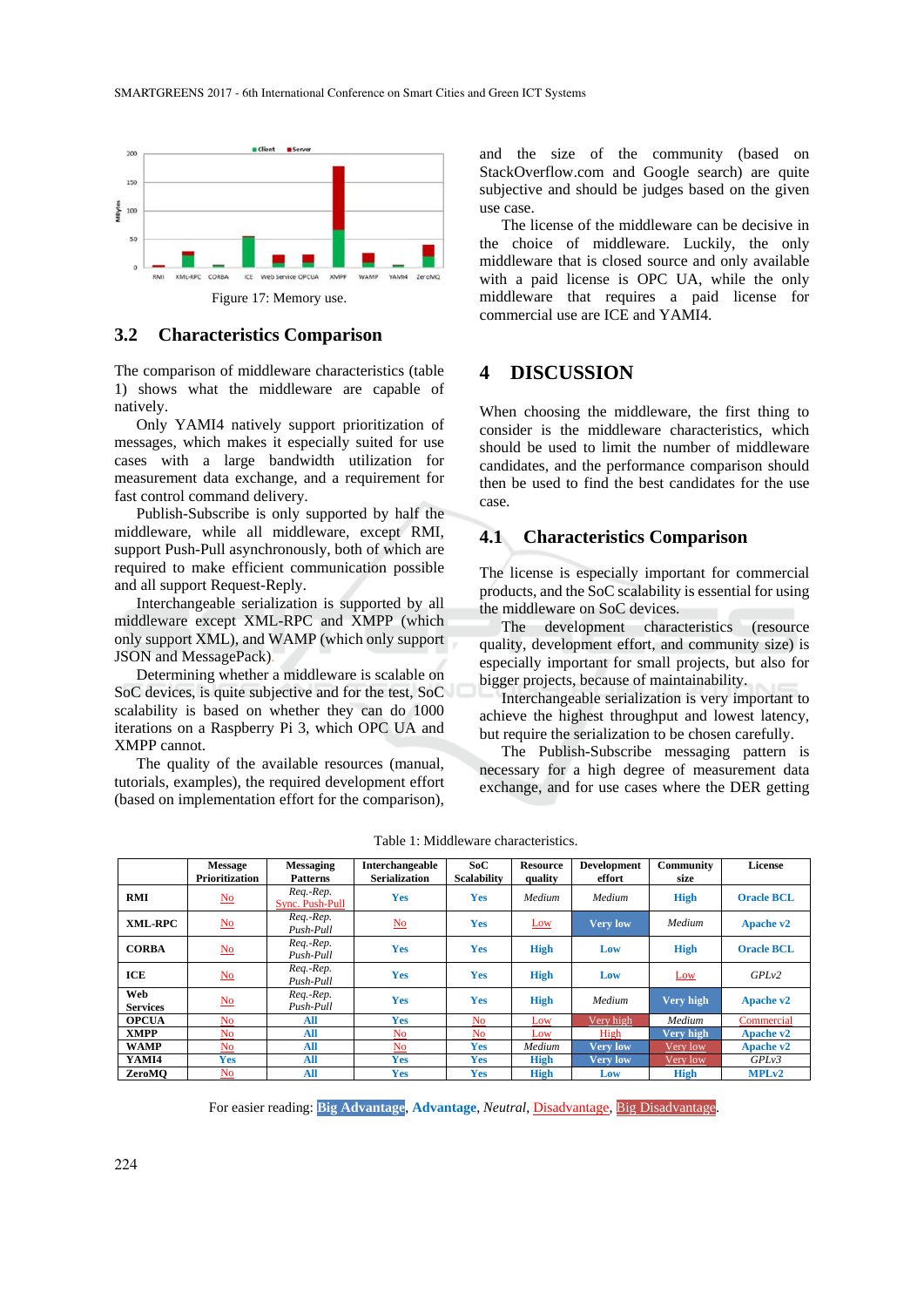data does not know how often data is sampled by the DER supplying the measurement data. Also, the Push-Pull pattern, with asynchronous push, is important for use cases requiring middleware supporting low latency control command.

Prioritization is important for getting control commands delivered within the given timeframe when large amounts of measurements are being exchanged.

### **4.2 Performance Comparison**

With the comparison of binary and string message types, the increase in throughput for the middleware is up to 40 percent for the majority of the tests as shown in figures 4 - 9. But the real gain from using binary messages comes from the smaller sizes produced by the binary serializers which are up to 5 times smaller, than the corresponding string serializers, as shown by the earlier paper "Smart Grid Serialization Comparison" (Petersen *et al*. 2017).

Because of the stable bandwidth utilization, the gain from the messages being up to 5 times smaller with binary serialization means that the throughput is increased by up to 5 times. In addition to the up to 40 percent increase in throughput because of the middleware being faster with serialization, the total gain from using binary serialized data with an interchangeable serialization middleware is up to 7 times higher throughput.

The gain from using modern middleware also comes from them supporting the Publish-Subscribe messaging pattern which results in around 2-3 times higher throughput which is shown in figures 4 - 6 by comparing the throughput of Publish-Subscribe for the 5 middleware that support it to the throughput of Request-Reply for all the middleware.

This gain in throughput for Publish-Subscribe is in addition to the advantage of avoiding the problems with Request-Reply polling of measurement data, which include using the wrong polling interval, which will either cause a loss of measurements or waste bandwidth by getting the same measurements more than once. Even when using the correct polling interval, a few messages will be lost, because of the communication request not being executed with the exact same interval as the hardware polling.

The average latency shown in figures 10-15 show how long it takes for a control command to get to a DER on average, but it is only a small part of the latency of sending a control command over the Internet, as opposed to the comparison, which uses Ethernet. Still the results show that asynchronous Push-Pull improves the latency by 3-4 times, which

can clearly be seen in figure 11, where the limit of the bandwidth is not reached and the messages are big enough for the results to be clear.

The results also show that interchangeable serialization, like with throughput, also improves the latency by about 2 times for messages of half the size, which is seen in figure 14, by comparing the 10 kB messages to the 20 kB messages. Which means that if the message size is reduced by 5 times, then the latency is improved by 5 times, in addition to the gains from the middleware having faster latency for binary messages.

The data loss of the compared middleware is minimal and should not affect most use cases, but in those few affected cases, middleware with data loss, should off course be avoided, which includes XML-RPC, CORBA, and Web Services, as shown in figure 16. This is however only for Push-Pull when a stable high-bandwidth data connection is used.

The memory consumption is important for use cases using SoC devices and for scaling up to very high throughput use cases. It should be noted that the measured memory consumption for OPC UA and XMPP are for 100 iterations, which means that if they could be run with 1000 iterations they would use a lot of memory. However, even excluding this difference, the memory consumption differs by at least a factor of 10, as shown in figure 17.

## **4.3 Guidance**

IGY PUBLICATIONS When choosing whether to use middleware advocated for by the prevalent communication standards (Web Services and XMPP), it should be considered that they have terrible performance, to begin with. Especially when considering that Web Services does not support Publish-Subscribe and XMPP does not support interchangeable serialization, which is extremely problematic with low bandwidth data connections and high throughput use cases.

The fact that these standards are moving from Web Services to XMPP, makes the choice even easier with SoC devices because XMPP can only be used for use cases with low traffic where the rest of the control system uses very little memory, and then still risks failure due to running out of memory.

YAMI4 and ZeroMQ have a strong performance and advantages in characteristics, primarily Publish-Subscribe that makes them strong candidates to use for Smart Grid control system.

ZeroMQ has better performance than YAMI4 and can be used for commercial products, while YAMI4 has lower memory consumption and QoS prioritization, which makes YAMI4 better suited for